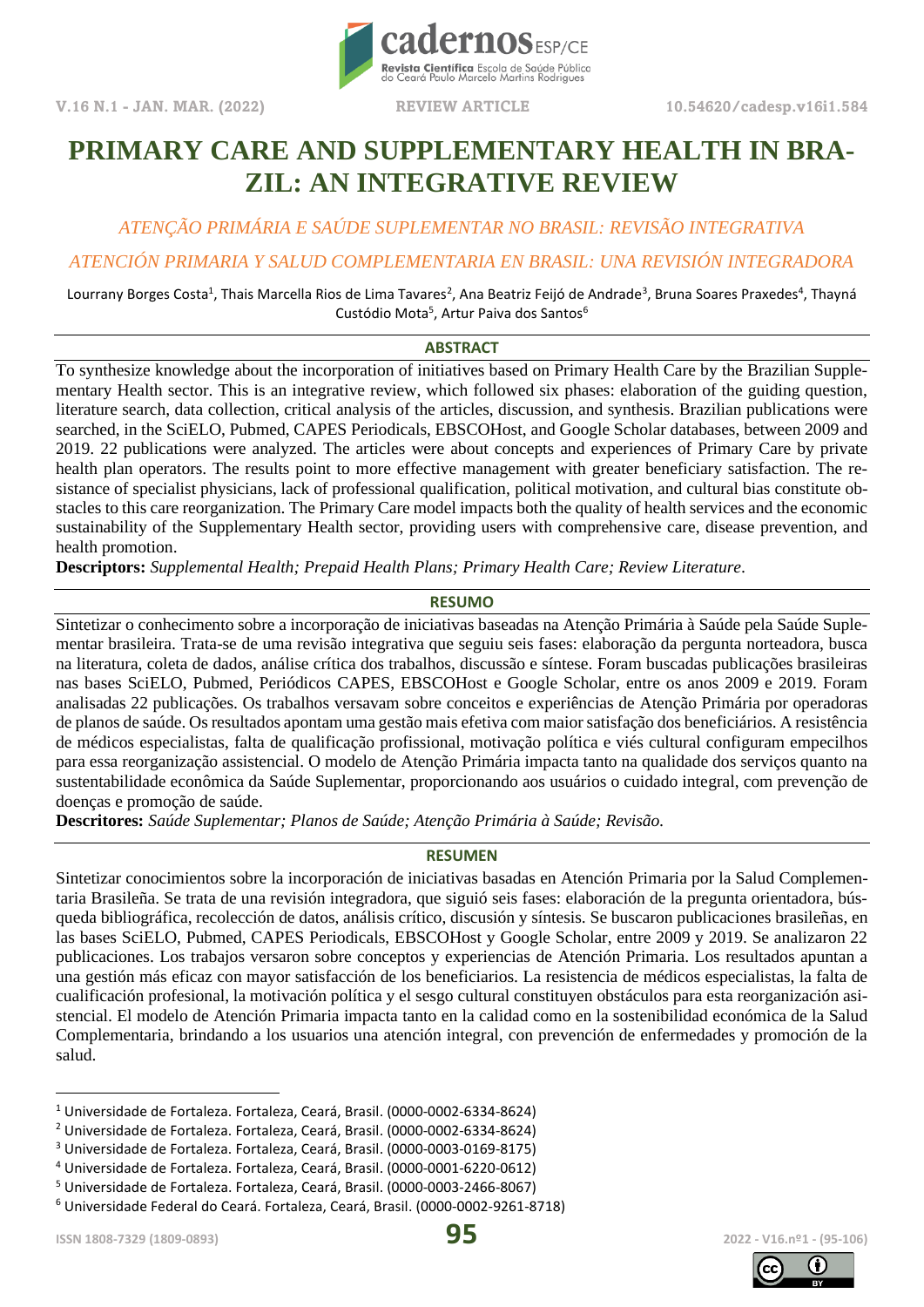# **Descriptores:** *Salud Complementaria; Planes de Salud de Prepago; Atención Primaria de Salud; Revisión.* **INTRODUCTION**

ompared to several developed countries, Brazil had its social security system created belatedly through the 1988 Constitution, with the institution of the Unified Health System (SUS), with the State being solely responsible for regulating, inspecting and controlling it. SUS' principles are universal access, equality and comprehensive care; while its guidelines are decentralization, hierarchization and community participation. This model breaks with the logic of health insurance that existed until then for social security<sup>1</sup>. C

Despite the institution of the SUS as a universal, free and public system, the constitutional text also states that health is free to the private sector, in a complementary way. Thus, Brazil has a model considered "duplicate", in which the publicprivate mix coexists with the provision, financing, demand and use of health services. The private segment is called Supplementary Health $1-3$ .

In Brazil, Supplementary Health began in 1970. This sector has undergone a great expansion since then, however, without having its activities standardized, oriented and supervised, being the target of several criticisms by the beneficiaries. In this context, Law No. 9,656 of 1998 emerged, which regulated private health care plans and insurance in the Brazilian territory<sup>4</sup>.

In 2000, the National Supplementary Health Agency (ANS) was created by Law 9,961, aiming to promote the defense of the public interest in supplementary health care. Over time, ANS, which operated only in economic and financial regulation, incorporated the assistance focus in order to guarantee the quality of the service. Its role is to establish regulations in order to contribute to user satisfaction, financially balance companies in the sector, in addition to regulating values, products and coverage $4-6$ .

The Supplementary Health System is made up of the following types of assistance: self-management, medical cooperative, philanthropy, group medicine and specialized health insurance, group dentistry, dental cooperative and benefits administrator. The plans can be individual, when contracted directly by an individual, or collective, when contracted for employees of a company or class entity or institution (collective by adhesion)<sup>7</sup>. Until March 2020, corporate collective plans accounted for 65.9% of customers, while individual or family plans accounted for 12.7%8.

Most healthcare spending in Brazil is spent on the private sector (51%), with more than half paid for by Brazilian families. Due to increasing federal subsidies, the market for health plans and the concession of management of public establishments to the private sector expanded considerably. In 2013, these subsidies reached R\$ 25.4 billion, equivalent to 30.6% of the Ministry of Health (MS) budget. In 2015, 26% of the population had health plans and the sector had a turnover of around  $R$132 billion<sup>9.10</sup>$ .

Today, with more than 70 million beneficiaries, the private sector has become indispensable. According to the ANS, in December 2019, 47,031,980 people had contracts with 1,500 medical and dental operators across the country. In the absence of the private sector, the SUS would be responsible for 47 million more people in the queues in this period alone $^{8,11}$ .

Due to the medical model that produces procedures, in the prescriptive act, fragmented into subspecialties, not considering the health-disease process, social and environmental conditions and longitudinal care<sup>7</sup>, the Supplementary sector is in a process of structural crisis.

The World Health Organization (WHO) has been warning countries with fragmented health systems that they are failing to keep up with epidemiological trends, such as the rise of chronic problems. These systems have high costs with mass diagnostic methods, technological resources and medicines, generating inefficient and disconnected intervention actions for the patient<sup>7</sup>.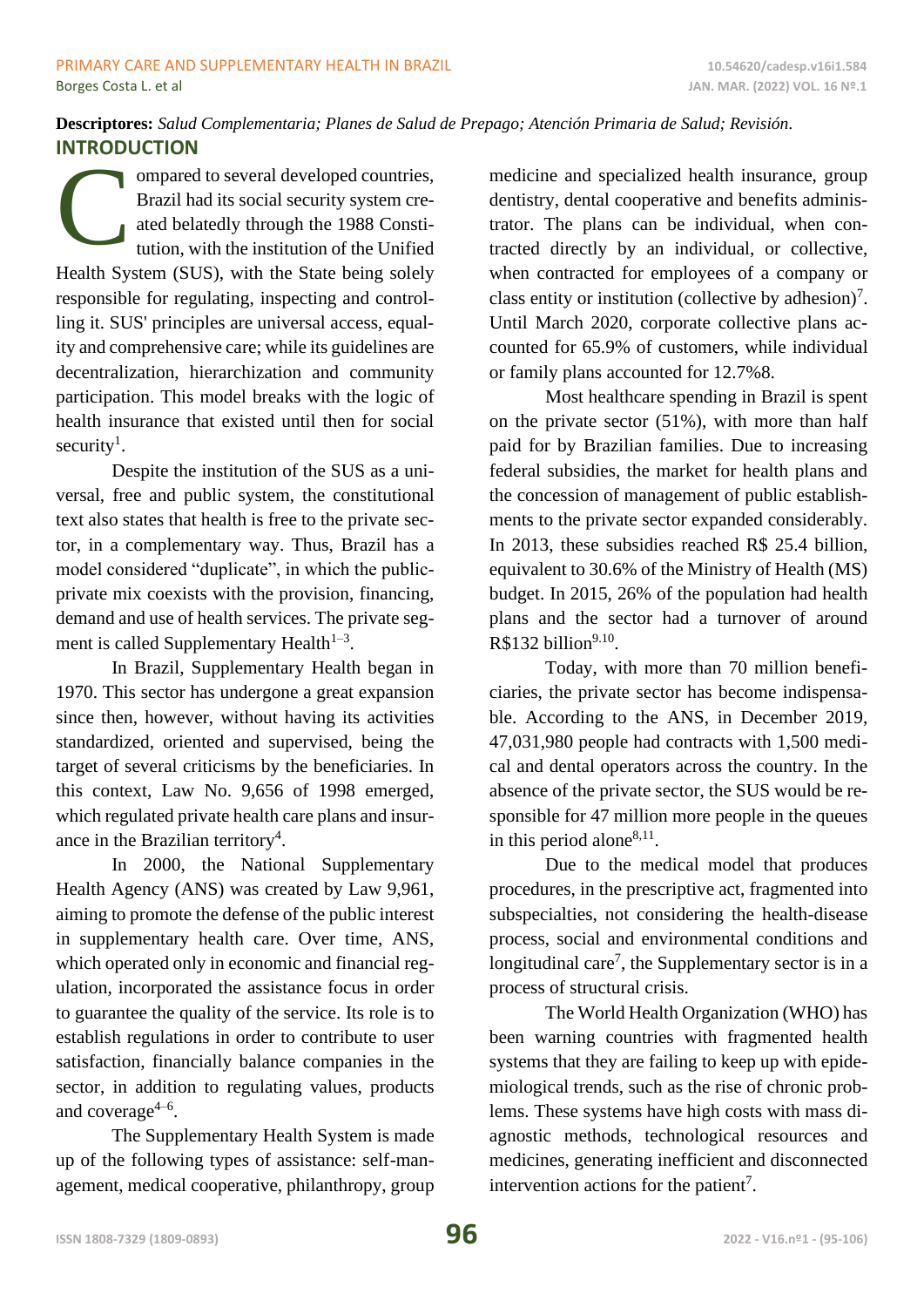In order to counteract this crisis, in 2005 the ANS published Resolution No. 94, which addresses the adoption, by health plan operators, of health promotion and disease prevention programs (called PROMOPREV)<sup>4</sup>. Thus, there was a process of change from the care focus to care centered on comprehensive care for the individual. Thus, the adoption of Primary Health Care (PHC) practices and their integration with specialized care was encouraged. Other examples were Normative Resolutions No. 26,419 and 26,520, both of 2011, which provide for health promotion and prevention of risks and diseases, defining concepts and models of programs, and on incentives for the participation of beneficiaries, such as offering discounts and awards. This position was reaffirmed in 2018 by the recent institution by ANS of the Certification Program for Good Practices in Health Care, which aims to encourage Supplementary Health to adopt a system based on Primary Health Care  $(PHC)^{12}$ .

APS has four essential attributes: first contact access, coordination, longitudinality and completeness. It is responsible for the role of the healthcare system's gatekeeper, facilitating the path for the patient to find the right professional at the right time and in the right place, increasing the predictive value and efficiency of specialists. Several studies show that systems aimed at strong PHC are more effective, more satisfactory for users, have lower costs and are more equitable<sup>7</sup>.

Based on the above, this article aims to synthesize knowledge, through an integrative review, on the reorganization of Brazilian Supplementary Health with the incorporation of PHC initiatives and their impact on the country's health sector.

# **METHODS**

It is an integrative literature review, descriptive and bibliographical, which gathered studies to obtain a synthesis of the proposed theme. This review has a broad methodological approach, allowing the inclusion of experimental and non-experimental studies. In this type of work, the researcher synthesizes the results of published information, making expanded critical analyzes and interpretations of the chosen subject<sup>13</sup>.

The study was based on data from secondary sources, through a bibliographic survey about PHC within the Supplementary Health care, following the steps: elaboration of the guiding question, literature search according to the inclusion and exclusion criteria, collection data from selected articles, critical analysis of the data found, interpretation and discussion of results, and synthesis of the integrative review $13$ .

The guiding question was elaborated: "What is known about the incorporation of PHC initiatives within the scope of Supplementary Health in Brazil in the last 10 years?". For the bibliographic survey, two researchers were independently searched in the following databases: Scientific Electronic Library Online (SciELO), MED-LINE (Medical Literature Analysis and Retrievel System Online) via PubMed, CAPES Journals (Coordination of Improvement of Higher Education Personnel) and EBSCOHost. Other sources, texts not published in scientific journals, for example, abstracts published in annals of scientific events, government reports, laws, decrees, theses, dissertations and articles published in non-indexed journals, were added according to the authors' experience, using also the Google Scholar search engine. In addition, a manual search of references cited in articles selected in the previous databases was performed.

The search strategies used specific indexing terms (Medical Subject Headings – MeSH and Descriptors in Health Sciences – DeCS) in Portuguese and English: "Primary Health Care", "Supplementary Health" and "Private Health", "Primary Care", "Supplemental Health" and "Private Health Care". Combinations were performed using the Boolean logical operator "AND", always crossing the first descriptor with one of the last two. In the MED-LINE database, descriptors in English were used. The search was also carried out with the publication date filter from 2009 to 2019, with restriction for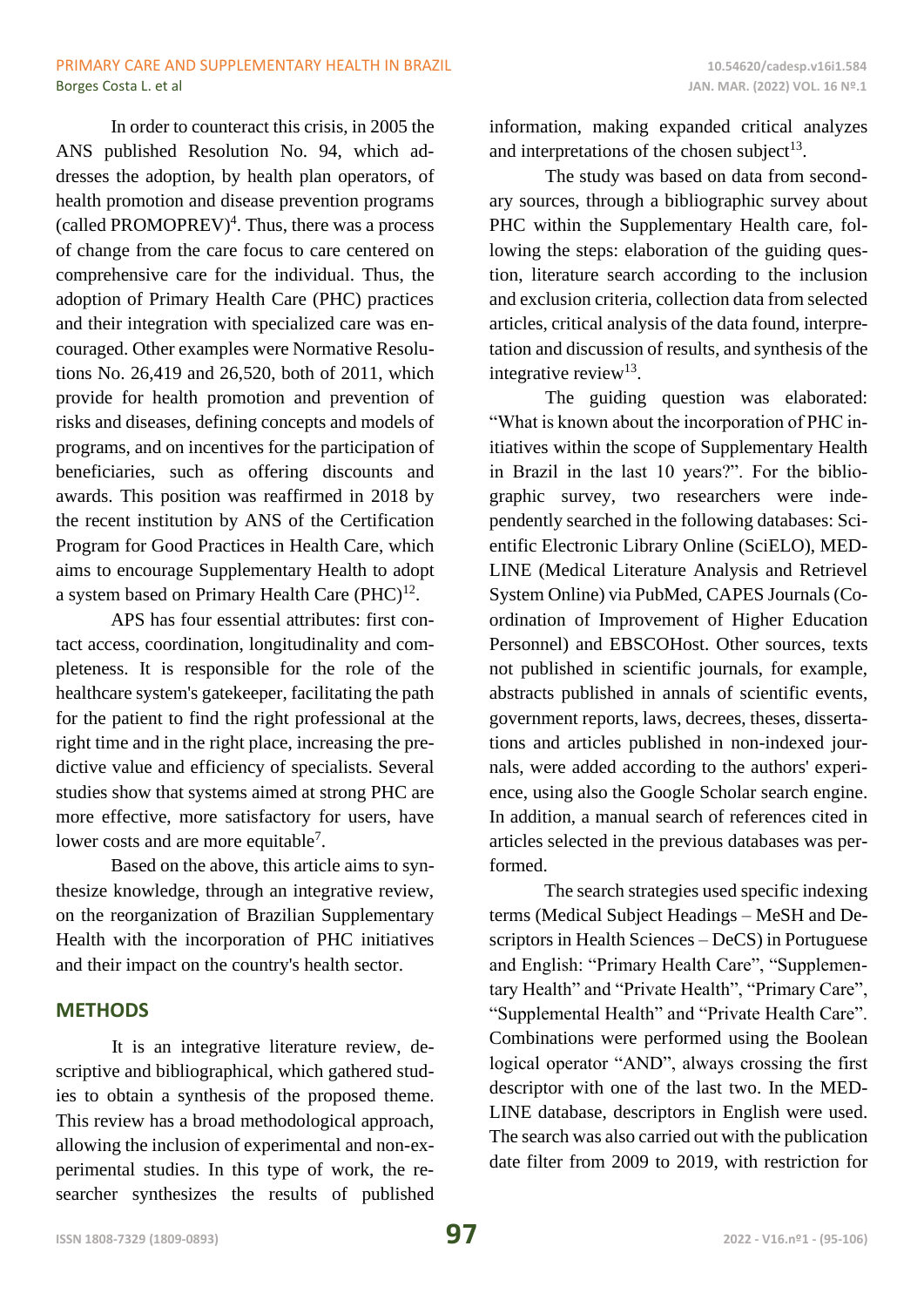articles in Portuguese, with Brazil as the country related to the subject.

Information was selected on: year of publication, authors, database, keywords, title, journal, methodological design, results and level of evidence. For data collection, the titles and abstracts of the identified publications were read and, in the second stage, the texts were read in full. The inclusion criteria defined for the selection of articles were: Brazilian articles; articles in Portuguese, articles available online, articles in full that dealt with the topic addressed and articles published and indexed in the aforementioned databases in the established time frame.

Then, the selected studies were organized into spreadsheets to aid in the analysis. The collected information was interpreted and analyzed through the systematization of thematic categories, when the following main themes were revealed: "conceptual aspects of PHC in Supplementary Health" and "experiences in the implementation of PHC initiatives by health plan operators".

## **RESULTS**

Initially, 207 works on the subject were identified (Figure 1). At the end of the search in the databases, application of eligibility criteria, reading and elimination of duplicate files, 27 works were selected. Some works, even within the eligibility criteria, were excluded after the complete reading of the text, as they were considered of little relevance to the theme of the review. Thus, the final synthesis had 22 works.

The journal "Physis: Revista de Saúde Coletiva" was where the largest number of articles were located. As for the theme, it was observed that the works can be divided into two large groups: those dealing with conceptual aspects of PHC attributes in Supplementary Health, among which the large number of bibliographic reviews, opinion articles or projects stands out. of intervention, and those who reported experiences and results of the implementation of PHC initiatives in Brazilian Supplementary Health by plan operators, with the

majority being case studies and a minority of qualitative studies and cross-sectional studies (Table 1).

**Figure 1 - Flowchart for the selection of articles. Fortaleza** 



**Source – Author elaboration (2021). Based on: Page MJ, McKenzie JE, Bossuyt PM, Boutron I, Hoffmann TC, Mulrow CD, et al. The PRISMA 2020 statement: an updated guideline for reporting systematic reviews. BMJ 2021;372:n71. doi 10.1136/bmj.n71.**

| Table 1 - Description of publications selected by authors, |  |
|------------------------------------------------------------|--|
| year of publication, journal, methodological design and    |  |
| main results $-$ Brazil (2009 $-$ 2019).                   |  |

| <b>AUTHORS</b><br><b>AND YEAR</b>        | <b>SOURCE</b>                                                                     | <b>DESIGN</b>                                                                                                                                    | <b>RESULTS</b>                                                                                                                                                                                                                                                           | NÍVEL<br>DE EVIDÊN-<br><b>CIA</b> |
|------------------------------------------|-----------------------------------------------------------------------------------|--------------------------------------------------------------------------------------------------------------------------------------------------|--------------------------------------------------------------------------------------------------------------------------------------------------------------------------------------------------------------------------------------------------------------------------|-----------------------------------|
| REIS E PÜS-<br>CHEL<br>$(2009)^{14}$     | JOUR-<br><b>NAL OF</b><br><b>THE USP</b><br><b>SCHOOL</b><br>OF<br><b>NURSING</b> | <b>OUALITA-</b><br><b>TIVE</b><br>STUDY. IN-<br><b>TERVIEWS</b><br>WITH PRO-<br><b>FESSION-</b><br><b>ALS AND</b><br><b>CONTENT</b><br>ANALYSIS. | <b>CONTRADIC-</b><br><b>TIONS IN THE</b><br><b>CONCEPT OF</b><br><b>FAMILY</b><br><b>HEALTH THAT</b><br><b>HINDER THE</b><br><b>IMPLEMENTA-</b><br>TION OF PRO-<br><b>POSALS BASED</b><br><b>ON HEALTH</b><br>PROMOTION IN<br>THE SUPPLE-<br><b>MENTARY SEC-</b><br>TOR. | NÍVEL <sub>4</sub>                |
| <b>PEREIRA</b><br>ET AL.<br>$(2012)^3$   | <b>HEALTH</b><br>IN DE-<br><b>BATE</b><br>CASE<br>STUDY.                          | COMPARI-<br><b>SON IN THE</b><br>ORGANI-<br><b>ZATION OF</b><br>APS* FROM<br>BRAZIL,<br>VENE-<br>ZUELA, BO-<br><b>LIVIA AND</b><br>URUGUAY.      | <b>IMPLEMENTA-</b><br>TION OF UNI-<br>VERSALIZA-<br><b>TION POLICIES</b><br>AND PHC AS-<br><b>SISTANCE</b><br>MODELS.<br><b>CHALLENGES</b><br><b>REMAIN RE-</b><br><b>LATED TO THE</b><br><b>HISTORICAL</b><br><b>CONTEXT OF</b><br><b>EACH COUN-</b><br>TRY.            | NÍVEL 4                           |
| <b>ZIROLDO</b><br>ETAL.<br>$(2013)^{11}$ | <b>THE</b><br><b>WORLD</b><br>OF<br><b>HEALTH</b>                                 | LITERA-<br>TURE RE-<br>VIEW.                                                                                                                     | <b>SUPPLEMEN-</b><br><b>TARY HEALTH</b><br><b>HAS BECOME</b><br><b>INDISPENSA-</b><br><b>BLE FOR THE</b><br><b>BRAZILIAN</b><br><b>STATE TO SUP-</b><br>PORT THE EX-<br>PENSES OF THE                                                                                    | NÍVEL 6                           |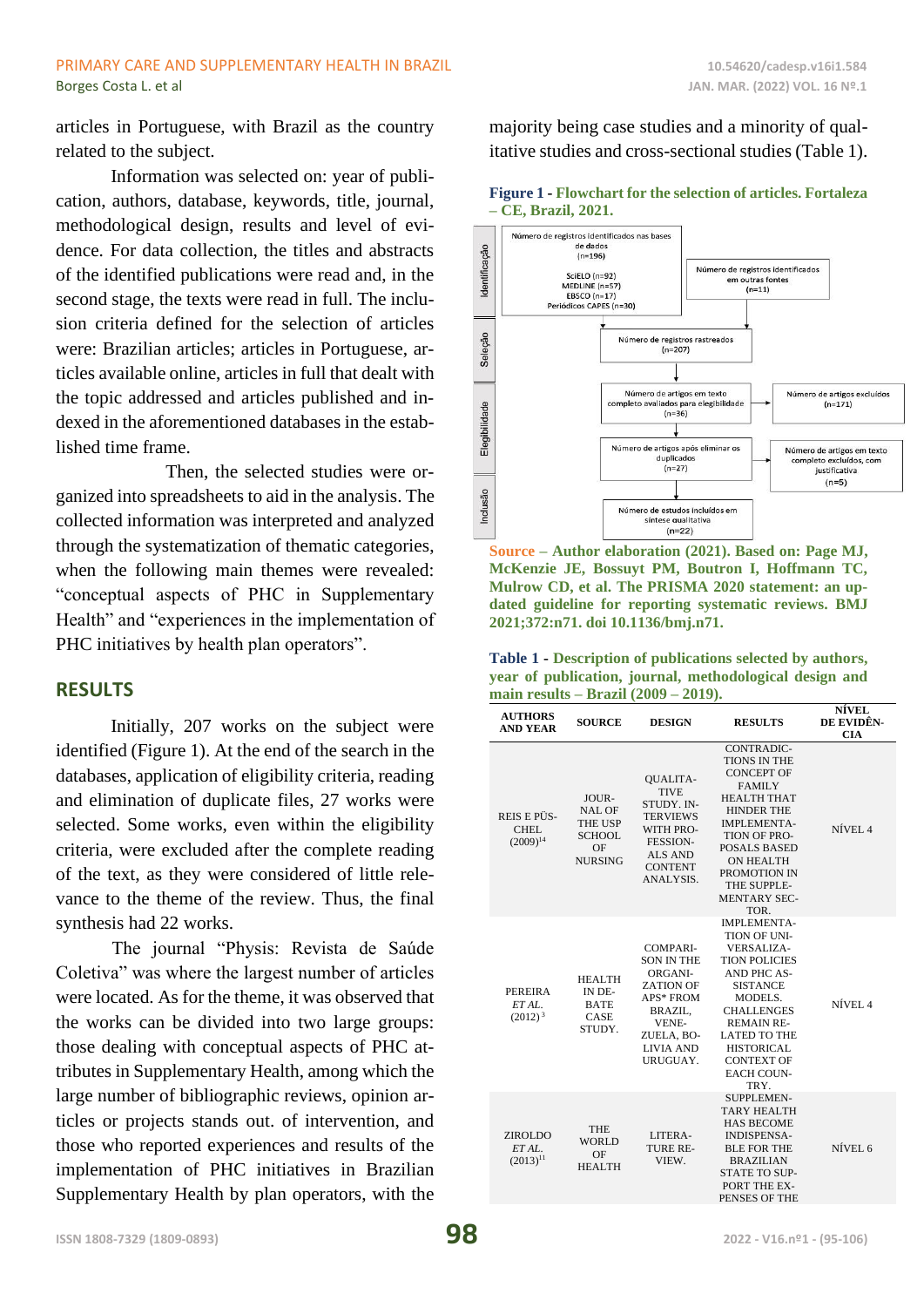### PRIMARY CARE AND SUPPLEMENTARY HEALTH IN BRAZIL 10.54620/cadesp.v16i1.584

| <b>FONTES</b><br>$(2013)^{15}$                    | <b>FEDERAL</b><br>UNIVER-<br><b>SITY OF</b><br>PARANÁ                              | <b>REVIEW</b><br>AND IN-<br>TERVEN-<br>TION DE-<br><b>SIGN</b>                                                                                                                                                                                                                                                                                                                                                                                                                                 | <b>HEALTH SEC-</b><br><b>TOR</b><br>THE NEED TO<br>PROPOSE A<br>PROJECT OF<br>CONTINUING<br><b>HEALTH EDU-</b><br><b>CATION FOR</b><br><b>ESF<sup>+</sup> PROFES-</b><br><b>SIONALS WAS</b><br><b>IDENTIFIED.</b><br>USAGE INDICA-                                                   | NÍVEL 6 |                                                  |                                                                                                                                               | THE RELA-<br><b>TIONSHIP</b><br><b>CENTER</b><br>ON THE<br>ANS WEB-<br>SITE, AND<br><b>FOCUS</b><br><b>GROUPS</b><br>WITH<br>TECHNI-<br><b>CIANS AND</b><br>SPECIAL-                                     | <b>RESTRICTION</b><br>OF CONTINU-<br>ITY OF CARE.                                                                                                                                        |         |
|---------------------------------------------------|------------------------------------------------------------------------------------|------------------------------------------------------------------------------------------------------------------------------------------------------------------------------------------------------------------------------------------------------------------------------------------------------------------------------------------------------------------------------------------------------------------------------------------------------------------------------------------------|--------------------------------------------------------------------------------------------------------------------------------------------------------------------------------------------------------------------------------------------------------------------------------------|---------|--------------------------------------------------|-----------------------------------------------------------------------------------------------------------------------------------------------|----------------------------------------------------------------------------------------------------------------------------------------------------------------------------------------------------------|------------------------------------------------------------------------------------------------------------------------------------------------------------------------------------------|---------|
| LIMA-<br><b>COSTA ET</b><br>AL. $(2013)^{16}$     | <b>PUBLIC</b><br><b>HEALTH</b><br>NOTEBO-<br><b>OKS</b>                            | CROSS-<br>SEC-<br><b>TIONAL</b><br>STUDY,<br>COMPAR-<br><b>ING DATA</b><br>ON INDICA-<br><b>TORS OF</b><br><b>USE AND</b><br><b>QUALITY</b><br>OF HEALTH<br>SERVICES                                                                                                                                                                                                                                                                                                                           | <b>TORS SHOWED</b><br><b>BETTER PER-</b><br><b>FORMANCE</b><br><b>AMONG REGU-</b><br><b>LAR USERS OF</b><br>THE ESF AND<br><b>MEMBERS OF A</b><br>PRIVATE PLAN<br><b>COMPARED TO</b><br>THOSE COV-<br>ERED BY THE<br><b>UBS§. QUALITY</b><br><b>INDICATORS</b><br><b>WERE BETTER</b> | NÍVEL 4 | <b>ZIELINSKI</b><br>$(2016)^{20}$                | FEDERAL<br><b>UNIVER-</b><br><b>SITY OF</b><br><b>RIO</b><br><b>GRANDE</b><br>DO SUL                                                          | <b>ISTS IN</b><br>ANS REGU-<br>LATION.<br>LITERA-<br>TURE RE-<br>VIEW.                                                                                                                                   | THERE IS FEA-<br><b>SIBILITY FOR</b><br>MODELING PHC<br>AND ITS AT-<br><b>TRIBUTES IN</b><br>SUPPLEMEN-<br>TARY HEALTH,<br>WITH MINIMAL<br><b>IMPEDIMENTS</b><br>TO IMPLEMEN-<br>TATION. | NÍVEL 6 |
| <b>OGATA</b><br>$(2014)^4$                        | PAN<br><b>AMERI-</b><br>CAN<br><b>HEALTH</b><br>ORGANI-<br><b>ZATION</b><br>(PAHO) | <b>REPORTS</b><br>ON THE RE-<br><b>SULTS OF</b><br>THE LA-<br><b>BORATORY</b><br>FOR INNO-<br><b>VATIONS</b><br>IN SUPPLE-<br><b>MENTARY</b><br><b>HEALTH</b><br>PAHO AND                                                                                                                                                                                                                                                                                                                      | <b>AMONG PRI-</b><br>VATE PLAN AF-<br>FILIATES.                                                                                                                                                                                                                                      | NÍVEL 5 | <b>NUNES ET</b><br>AL. $(2016)^{21}$             | JOUR-<br><b>NAL OF</b><br><b>PUBLIC</b><br><b>HEALTH</b>                                                                                      | CROSS-<br>SEC-<br><b>TIONAL</b><br><b>STUDY</b><br>WITH 1,593<br><b>ELDERLY</b><br>PEOPLE<br><b>FROM</b><br>BAGÉ/RS.<br>ASSESS-<br><b>MENT OF</b><br>THE ASSO-<br><b>CIATION</b><br>OF MULTI-<br>MORBID- | MULTIMORBID-<br><b>ITY INCREASED</b><br>THE OCCUR-<br><b>RENCE OF HOS-</b><br>PITALIZA-<br>TIONS. EL-<br>DERLY PEOPLE<br>WITH HEALTH<br><b>INSURANCE</b><br>AND RESI-<br>DENTS IN FHS    | NÍVEL 4 |
| <b>BARBOSA</b><br>ET AL.<br>$(2015)^5$            | <b>INTER-</b><br>$FACE-$<br><b>COMUNI-</b><br>CAÇÃO,<br>SAÚDE,<br>EDUCA-<br>ÇÃO    | ANS**.<br>CASE<br><b>STUDY OF</b><br>A PLAN OP-<br><b>ERATOR IN</b><br>JOÃO PES-<br>THE ESF INITIA-<br>SOA, RE-<br>TIVE IS AN AD-<br><b>CIFE AND</b><br>VANCE IN THE<br>NATAL.<br><b>SECTOR AND IS</b><br><b>INTER-</b><br><b>CAPABLE OF</b><br><b>VIEWS</b><br><b>IMPROVING</b><br>WITH MAN-<br>THE HEALTH<br><b>AGERS</b><br>OF USERS<br><b>AND PRO-</b><br>FESSION-<br>ALS, WITH<br><b>CONTENT</b><br>ANALYSIS<br><b>STUDY OF</b><br><b>MULTIPLE</b><br>THERE IS A<br>CASES<br>NEED TO SUP- | NÍVEL 4                                                                                                                                                                                                                                                                              |         |                                                  | ITY, PRI-<br><b>MARY</b><br>CARE<br><b>MODEL</b><br>AND POS-<br><b>SESSION</b><br>OF A<br><b>HEALTH</b><br>PLAN WITH<br>HOSPITALI-<br>ZATION. | <b>AREAS WERE</b><br>HOSPITALIZED<br>MORE OFTEN,<br><b>REGARDLESS</b><br>OF THE PRES-<br><b>ENCE OF MUL-</b><br>TIPLE DIS-<br>EASES.                                                                     |                                                                                                                                                                                          |         |
|                                                   | <b>INTER-</b><br>$FACE-$                                                           |                                                                                                                                                                                                                                                                                                                                                                                                                                                                                                |                                                                                                                                                                                                                                                                                      |         | <b>OLIVEIRA</b><br>$(2016)^{22}$                 | PHYSIS:<br>JOUR-<br>NAL OF<br><b>PUBLIC</b><br><b>HEALTH</b>                                                                                  | <b>OPINION</b><br>ARTI-<br>CLE/BIBLI-<br><b>OGRAPHIC</b><br>REVIEW.                                                                                                                                      | <b>IMPORTANCE</b><br>OF RISK IDEN-<br><b>TIFICATION</b><br>AND INTE-<br><b>GRALITY IN</b><br>THE DIFFER-<br><b>ENT POINTS OF</b><br>THE ASSIS-<br>TANCE NET-                             | NÍVEL 6 |
| RODRI-<br><b>GUES ET</b><br>AL. $(2015)^{17}$     | COMMU-<br>NICA-<br>TION,<br>HEALTH,<br>EDUCA-<br><b>TION</b>                       | WITH A<br>QUALITA-<br>TIVE AP-<br>PROACH,<br>IN BELO<br>HORI-<br>ZONTE/MG<br>(BRAZIL).<br><b>STUDY OF</b>                                                                                                                                                                                                                                                                                                                                                                                      | PORT OPERA-<br>TORS ON<br>HEALTH PRO-<br><b>MOTION MOD-</b><br><b>ELS TO INDUCE</b><br><b>CHANGES AND</b><br>INNOVATIONS.<br><b>OPERATORS</b>                                                                                                                                        | NÍVEL 4 | <b>OLIVEIRA</b><br><b>E KORNIS</b><br>$(2017)^2$ | PHYSIS:<br>JOUR-<br>NAL OF<br><b>PUBLIC</b><br><b>HEALTH</b>                                                                                  | <b>BIBLIO-</b><br><b>GRAPHIC</b><br>REVIEW.                                                                                                                                                              | WORK.<br>THE SUPPLE-<br><b>MENTARY</b><br><b>HEALTH PER-</b><br><b>FORMANCE IN-</b><br>DEX PLAYED A<br>MARKET-CON-<br><b>CENTRATING</b><br>ROLE, MEET-                                   | NÍVEL 6 |
| SILVA E<br>RODRI-<br><b>GUES</b><br>$(2015)^{18}$ | <b>HEALTH</b><br>AND SO-<br><b>CIETY</b>                                           | <b>MULTIPLE</b><br>CASES<br>WITH A<br>QUALITA-<br>TIVE AP-<br>PROACH,<br>IN BELO<br>HORI-<br>ZONTE/MG                                                                                                                                                                                                                                                                                                                                                                                          | AIM TO RE-<br>DUCE COSTS<br>AND ATTRACT<br><b>CUSTOMERS.</b><br><b>BENEFICIARIES</b><br><b>SEEK COMPRE-</b><br><b>HENSIVE CARE</b><br><b>BUT FACE RE-</b><br>STRICTIONS ON                                                                                                           | NÍVEL 4 | <b>BATISTA</b>                                   | FEDERAL<br><b>UNIVER-</b><br><b>SITY OF</b>                                                                                                   | <b>REVIEW</b><br>AND IN-<br>TERVEN-                                                                                                                                                                      | <b>ING ANS</b><br>STANDARDS.<br><b>INSERTION OF</b><br>THE APS AS AN<br><b>ALTERNATIVE</b><br><b>ASSISTANCE</b><br>FOR HEALTH<br>PLAN OPERA-<br>TORS AND PER-                            | NÍVEL 6 |
| DAROS ET<br>AL. $(2016)^{19}$                     | PHYSIS:<br>JOUR-<br>NAL OF<br><b>PUBLIC</b><br><b>HEALTH</b>                       | (BRAZIL)<br><b>CONTENT</b><br><b>ANALYSIS</b><br>OF E-<br>MAILS<br><b>SENT BY</b><br>BENEFI-<br><b>CIARIES TO</b>                                                                                                                                                                                                                                                                                                                                                                              | ACCESS.<br><b>REPORTS</b><br>POINT TO DE-<br>NIAL OF AC-<br>CESS TO SER-<br><b>VICES AND</b><br><b>PROCEDURES</b><br><b>AND</b>                                                                                                                                                      | NÍVEL 4 | $(2017)^{23}$                                    | <b>RIO</b><br><b>GRANDE</b><br>DO SUL                                                                                                         | TION DE-<br>SIGN.                                                                                                                                                                                        | <b>FORMANCE OF</b><br>THE SANI-<br>TARIST AS A<br>PROFESSIONAL<br>IN THE SUPPLE-<br>MENTARY SEC-<br>TOR                                                                                  |         |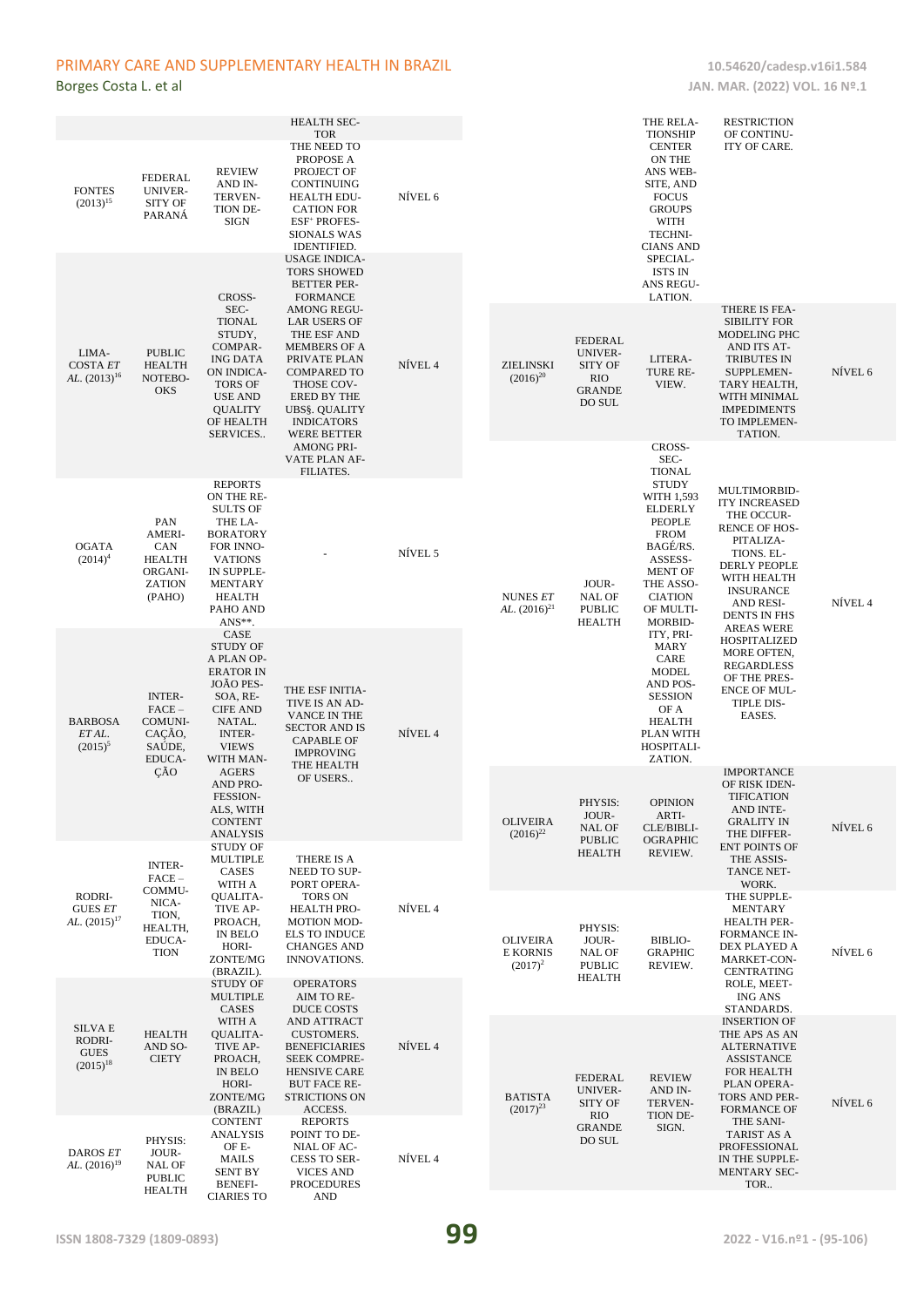#### PRIMARY CARE AND SUPPLEMENTARY HEALTH IN BRAZIL **10.54620/cadesp.v16i1.584**

| SILVA<br>$(2018)^{24}$          | <b>GETÚLIO</b><br>VARGAS<br>FOUNDA-<br>TION                                                          | REVIEW<br>AND IN-<br>TERVEN-<br>TION DE-<br>SIGN.DE<br><b>INTER-</b><br>VENÇAO.                                                                                                                                                                                          | THE APS<br><b>MODEL IS FI-</b><br>NANCIALLY VI-<br><b>ABLE AND</b><br>TENDS TO IN-<br>CREASE ITS RE-<br>SULTS IN THE<br><b>MEDIUM AND</b><br>LONG TERM,<br>BRINGING<br><b>COMPETITIVE</b><br>ADVANTAGE.                                                                                     | NÍVEL 6 |
|---------------------------------|------------------------------------------------------------------------------------------------------|--------------------------------------------------------------------------------------------------------------------------------------------------------------------------------------------------------------------------------------------------------------------------|---------------------------------------------------------------------------------------------------------------------------------------------------------------------------------------------------------------------------------------------------------------------------------------------|---------|
| ANS<br>$(2018)^{12}$            | PAN<br><b>AMERI-</b><br>CAN<br><b>HEALTH</b><br>ORGANI-<br><b>ZATION</b>                             | <b>REPORTS</b><br>OF RE-<br><b>SULTS</b><br><b>FROM THE</b><br>LABORA-<br>TORY OF<br><b>INNOVA-</b><br>TIONS IN<br>SUPPLE-<br><b>MENTARY</b><br><b>HEALTH</b><br>PAHO AND<br>ANS.                                                                                        |                                                                                                                                                                                                                                                                                             | NÍVEL 5 |
| <b>MACHADO</b><br>$(2019)^{25}$ | PUBLIC<br>HEALTH<br>NOTEBO-<br>OKS                                                                   | <b>OPINION</b><br>ARTI-<br>CLE/BIBLI-<br><b>OGRAPHIC</b><br>REVIEW                                                                                                                                                                                                       | <b>EVIDENCED</b><br><b>RISKS OF THE</b><br>SUS <sup>§§</sup> LOSING<br>MFC <sup>++</sup> PROFES-<br><b>SIONALS TO</b><br>THE PRIVATE<br><b>SECTOR, AND</b><br>OF DOCTORS<br>THEMSELVES<br>NOT CONSID-<br><b>ERING THE ESF</b><br>AS A SPACE<br>FOR ACTION.                                  | NÍVEL 6 |
| ALVES ET<br>AL. $(2019)^{26}$   | SCIEN-<br>TIFIC<br>JOUR-<br>NAL OF<br>UNIMED<br>FAC-<br><b>ULTY</b>                                  | <b>OPINION</b><br>ARTI-<br>CLE/BIBLI-<br>OGRAPHIC<br>REVIEW                                                                                                                                                                                                              | THE INSERTION<br>OF THE COM-<br><b>PREHENSIVE</b><br>HEALTH CARE<br>STRATEGY IN<br><b>HEALTH</b><br><b>SUPPLEMEN-</b><br>TARY IN BRA-<br>ZIL HAS BEEN<br>CAUSING<br><b>GREAT</b><br>CHANGES.                                                                                                | NÍVEL 6 |
| RIBEIRO<br>$(2019)^{27}$        | FEDERAL<br>UNIVER-<br><b>SITY OF</b><br>MINAS<br><b>GERAIS</b>                                       | <b>REVIEW</b><br>AND IN-<br><b>TERVEN-</b><br>TION DE-<br><b>SIGN</b>                                                                                                                                                                                                    | THE AD-<br><b>VANCED AC-</b><br>CESS MODEL<br><b>CAN IMPROVE</b><br>THE LINK BE-<br>TWEEN PA-<br><b>TIENTS AND</b><br><b>HEALTHCARE</b><br>PROFESSION-<br>ALS.                                                                                                                              | NÍVEL 6 |
| <b>AVELAR</b><br>$(2019)^{28}$  | READ.<br>ELEC-<br>TRONIC<br>MAGA-<br><b>ZINE OF</b><br>ADMIN-<br>ISTRA-<br>TION<br>(PORTO<br>ALEGRE) | QUANTITA-<br>TIVE, DE-<br>SCRIPTIVE<br>AND<br>CAUSAL<br>STUDY.<br>ANALYSIS<br>OF SEC-<br><b>ONDARY</b><br>FINANCIAL<br>DATA OF<br>SELF-MAN-<br><b>AGEMENT</b><br>TYPE<br>HEALTH<br>OPERA-<br>TORS OVER<br>THE PE-<br><b>RIOD 2010</b><br>TO 2016<br>PUBLISHED<br>BY ANS. | <b>IT WAS FOUND</b><br>THAT THE PRO-<br>PORTION OF<br>OLD CON-<br>TRACTS, THE<br><b>AVERAGE AGE</b><br>OF BENEFI-<br><b>CIARIES, THE</b><br><b>SIZE OF THE</b><br><b>OPERATOR</b><br>AND THE RE-<br><b>GION OF OPER-</b><br><b>ATION INFLU-</b><br>ENCED THE<br>LEVEL OF IN-<br>DEBTEDNESS. | NÍVEL 4 |

**Source – Prepared by the authors (2021). \*APS= Primary Health Care; +ESF= Family Health Strategy; §UBS= Basic Health Unit; \*\*; ANS= National Supplementary** 

**Health Agency; ++MFC= Family and Community Medicine; §§SUS = Unified Health System.**

### **DISCUSSION**

# *THE ROLE OF PHC IN BRAZILIAN SUPPLE-MENTARY HEALTH*

The publications show that Supplementary Health in Brazil presents an increasing fragmentation and lack of coordination of medical specialties: biomedical logic with a focus on the disease, excessive medicalization, the privilege of using high technology in care practices and the predominance of hard technologies in relationships with the users; contrasting with the care model based on PHC already consolidated in the SUS. Customers end up taking responsibility for organizing the assistance they will receive, which also contributes to the generation of unnecessary or even repeated procedures, resulting in inefficiency, increased risk of iatrogenic events and increased costs and low user satisfaction<sup>14</sup>.

In this scenario, with economic-financial sustainability threatened in the medium and long term, several health plans are undergoing a process of merger, purchase and incorporation between companies in the sector<sup>3</sup>. When analyzing the main causes of this crisis, there is a greater influence of the following factors: population aging, incorporation of technology, waste resulting from a care model based on the excessive consumption of more complex diagnostic and therapeutic resources and increasing "judicialization" of care health in the face of denial or lack of predictability of coverage<sup>7</sup>. Avelar et al. $^{28}$  highlight, as some of the determinants for the indebtedness of self-managed operators, the proportion of old contracts in their portfolios and the average age of beneficiaries.

According to  $ANS<sup>12</sup>$ , Brazil has managed to make an epidemiological and demographic transition, but it has not yet achieved the transition in care. There is a chronicity of diseases, especially in the elderly, who have more disabilities and use health services more. Thus, several adversities arose, such as fragmentation in health care,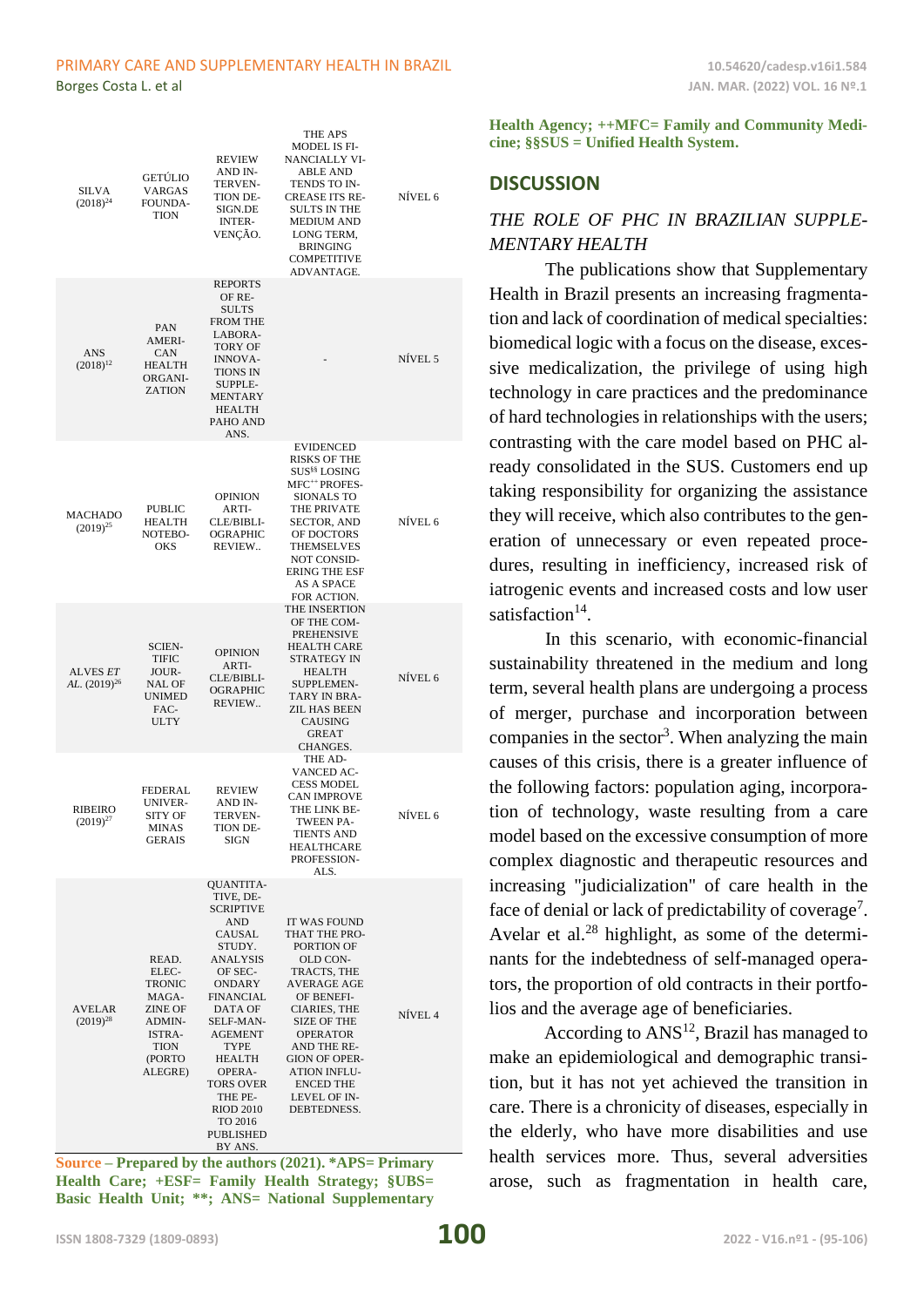inefficiencies, high costs and patient exposure to iatrogenic risks and effects<sup>12</sup>. Faced with this new scenario, PHC should be longitudinally oriented towards the care of chronic conditions, to control the most relevant diseases, through the adoption of clinical management technologies. Zielinski<sup>20</sup> comparing the decree that regulates Law No. 8080, the text of the 2012 PNAB and the ANS legislation – states that there are no legal impediments to the implementation of PHC attributes in Brazilian Supplementary Health.

After 2 years of the ANS incentive policy, there was a sixfold increase in the number of health plan beneficiaries who participated in some PRO-MOPREV product. In 2011, there were around 198 thousand active beneficiaries in these programs and 127 programs registered with the ANS. In 2013, a total of 997 programs were observed, with a projected participation of 1,400,839 beneficiaries. The programs offer activities aimed at encouraging physical activity, healthy eating and preventing smoking and diseases – such as cancer and chronic conditions<sup>12</sup>.

In 2012, ANS published the Care Plan for the Elderly in Supplementary Health, which covers the concepts of the care line and therapeutic project, also focusing on its risk stratification and functional status. In 2016, ANS listed three lines of care as priorities to be developed by operators: oncology, dentistry and elderly care. These projects propose care route designs under the logic of the hierarchy of services and highlight the importance of PHC as a point of attention<sup>25,29</sup>.

In general, healthcare providers create care models by inserting the Family and Community physician in PROMOPREV programs, home care or PHC portfolios with a link to a list of patients. In this case, teams are usually formed, with nursing having a mainly managerial role, in addition to other professionals, such as psychologists and nutritionists $^{23}$ .

*INITIATIVES FOR THE IMPLEMENTATION OF PHC MODELS IN BRAZILIAN SUPPLEMEN-TARY HEALTH*

The Banco do Brasil Employee Health Assistance Fund (CASSI) was a pioneer in reorganizing part of its services in 2001, focusing on PHC as an organizing axis, operationalized in its own services, the CliniCASSI, through the Family Health Strategy (ESF). Today the institution has 65 of these services in all Brazilian states. A Family Health team consists of a family doctor, a nursing technician, a nutritionist, a nurse, a psychologist and a social worker. Longitudinal and coordinated care aims to promote active and healthy aging. Currently, CASSI has 142 teams. The CASSI population registered in the ESF was 181,694 participants in 2015, representing about 25% of the beneficiaries, with the elderly being 28.9% of the participants<sup>15,30</sup>. Fontes<sup>15</sup> highlights that the differences between the CASSI and the SUS ESF are that selfmanagement does not use its own services as a mandatory gateway and does not use the concept of territoriality, with patients choosing their family  $doctor<sup>26</sup>$ .

According to a survey carried out in the cities of João Pessoa/PB, Natal/RN and Recife/PE on the implementation of CliniCASSI, it was found an increase in the bond and trust relationships between professionals and users, since the division of individuals in teams allowed greater continuity of care<sup>4</sup>.

CASSI published in its newsletter in 2016 that the goals for the control of diabetics, hypertensives and dyslipidemics were achieved through the effective implementation of the PHC program, which demonstrated increased therapeutic adherence of monitored patients and self-care. However, the reach to beneficiaries is still precarious, with a restricted population using this service, demonstrating the difficulty of spreading the implementation of the ESF in the context of Supplementary Health $30$ .

UNIMED do Brasil's PHC proposal is called Comprehensive Health Care (AIS), which is encouraged through technical manuals and consulting from the Comprehensive Health Care Committee (CAS), initiatives discussed in the continuing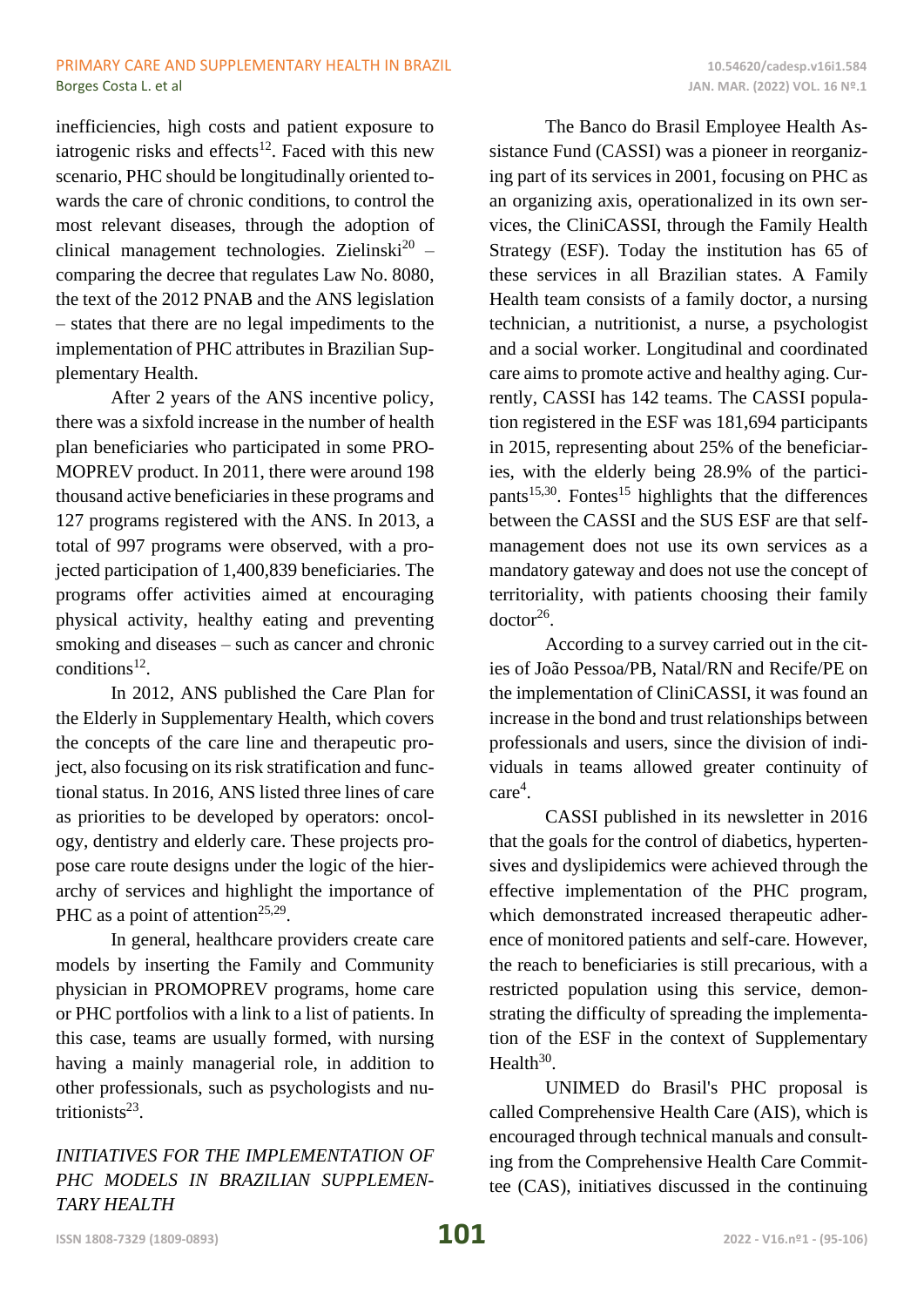and permanent education of the faculty. UNIMED, plenary meetings, congresses and production of scientific papers. The expansion proposed by the management of UNIMED do Brasil in 2017 pointed to a target of 80% of UNIMEDs with AIS by 2021. Currently, it exceeds sixty projects implemented, under different modalities<sup>26</sup>.

AIS model products are called in different ways in different cities, such as "Pleno" in Belo Horizonte, "Fácil" in Florianópolis and "Personal" in Vitória<sup>12</sup>. UNIMED João Pessoa implemented the model in September 2016, with the plan called "Viver Mais", capturing its customers through lectures, intranet, hotsite, posters and text messages to telephones. After the plan was implemented, there was a 5% reduction in elective consultations and a 31% reduction in emergency care consultations, in addition to a reduction in referrals to specialists.

 $Silva<sup>24</sup>$  carried out an applied work that sought to analyze the financial feasibility of implementing a product based on APS (called "Personal") for UNIMED Leste Paulista, through a Business Plan. The project would initially serve employees and their dependents (about 1,100 beneficiaries) and then there would be expansion to the cooperative (present in 11 municipalities). According to the author, the results indicated that the model is financially viable and tends, gradually, to increase its results in the medium and long term, bringing a competitive advantage to the business<sup>24</sup>.

Amil, after its acquisition by the United Health Group, in 2012, started offering care in PHC in its own and accredited units, with most of the portfolio concentrated in Rio de Janeiro and São Paulo, through the so-called Clubes Vida de Saúde, with Family and Community doctors. Registered patients are guaranteed access to appointments within 2 working days and have a nurse technician's telephone number 24 hours a day, 7 days a week, to answer questions about care, services and  $exams<sup>12</sup>$ .

The expected result, from the implementation of PHC and the presence of the Family and Community doctor in Supplementary Health, is to ensure health care through promotion, prevention, recovery and rehabilitation, resulting in an improvement in the quality of life of its users. In addition, it offers care longitudinally, promotes comprehensive health care throughout all stages of life and reduces the chance of harm. Furthermore, it encourages the population's autonomy and self $care<sup>23</sup>$ .

An analysis carried out by Rodrigues et al.<sup>17</sup> in six health plan operators that offered PROMO-PREV programs and incorporated PHC services made clear common aspects in these programs, such as the adherence of non-medical health professionals, group activities and relevance of targeted themes – such as physical activity, the elderly, prevention and control of diseases and obesity. In addition, some services innovated by implementing socialization spaces – such as a memory workshop, dance and  $yoga^{17}$ .

A survey conducted in the Southeast region of Brazil on beneficiary satisfaction criteria in relation to the quality and comprehensiveness of care indicated the need to build new assessment indicators for Supplementary Health, such as links with care professionals, more explicit contracts, guarantee of access and continuity of care<sup>19</sup>. As an example, Ribeiro<sup>27</sup> analyzed indicators of use (longitudinality, demand for care and medical appointments) and quality (difficulty to obtain appointments, existence of queues, complaints about obtaining medication and appointments within 24 hours). This study, carried out in 2010, with 7,534 adults from Belo Horizonte/MG covered by a private plan, Family Health Strategy (ESF) and "traditional" Basic Health Unit (UBS), showed that quality indicators were higher in private plans<sup>16</sup>. It is noteworthy that scheduling models such as advanced access can contribute to the improvement of these indicators.

# *OBSTACLES TO THE REALIZATION OF PHC IN SUPPLEMENTARY HEALTH*

The implementation of primary care in Supplementary Health faces some obstacles, both from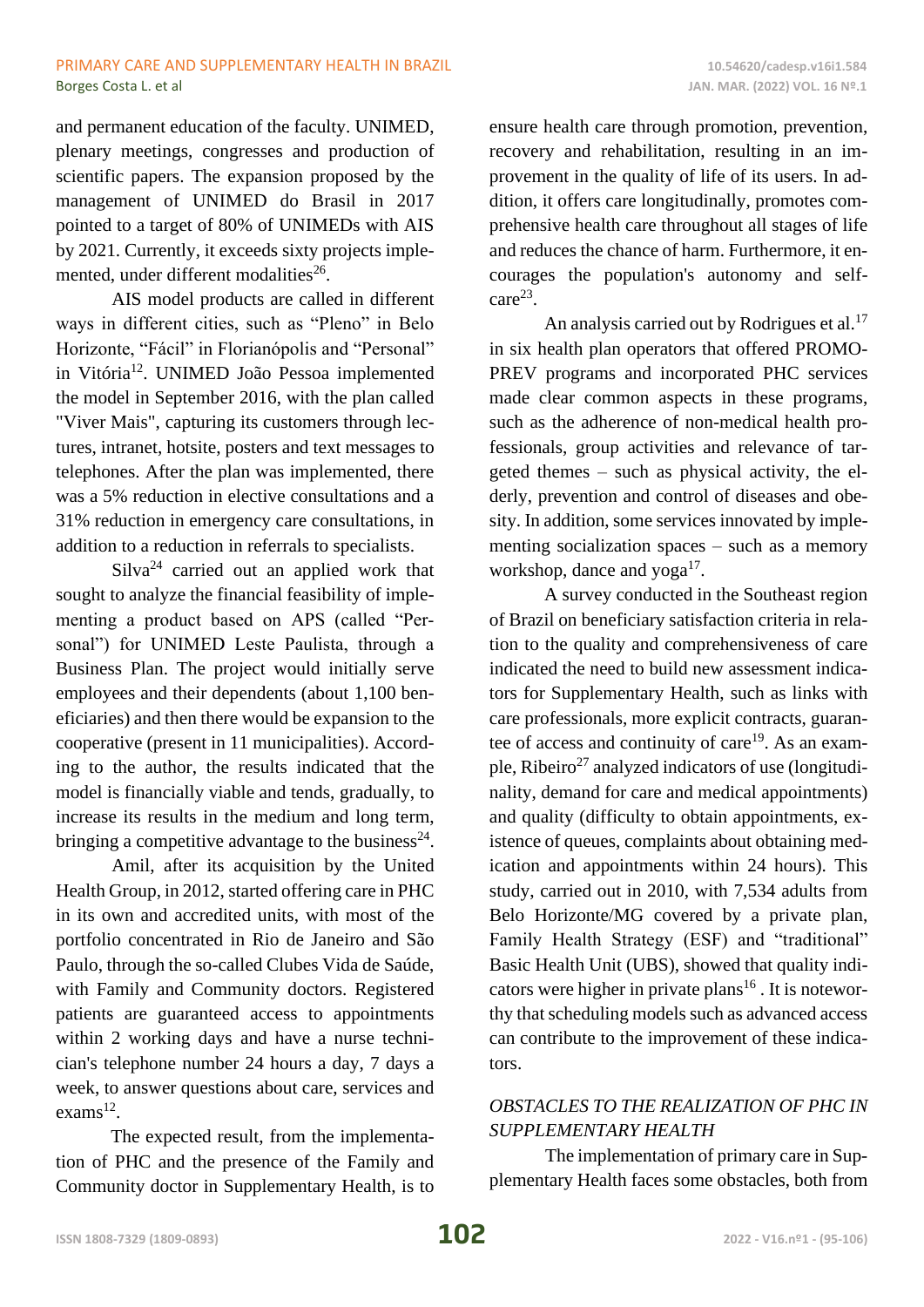the logistical and labor part of the operators, as well as from society and its beneficiaries.

Alves et al.<sup>26</sup> evaluated the challenges and trends faced by the implementation of AIS in the UNIMED system and highlighted the following obstacles: intrinsic factors such as acceptance by cooperating physicians, approval in the assembly, political motivation, engagement of leaders and choice of approach ; and extrinsic factors such as ANS regulation and the market.

According to Oliveira et al.<sup>22</sup>, for the population to reach health means having unlimited access to procedures and not necessarily to organized and planned care. There is a cultural bias of the population whose perception of added value in health is in line with easy access to specialists, technology and the "immediate" resolution of problems, extolling image exams to the detriment of clinical reasoning and prevention, awaiting the disease as triggering factor of attention and care. These plans usually operate with the office model, out of step with the nature of health care dominated by chronic conditions. In addition, there are conflicts between specialists and primary care providers, due to the implementation of concepts of quaternary prevention, questioning excessive screening and unnecessary tests<sup>25</sup>.

Nunes et al.<sup>21</sup>, in a cross-sectional study carried out with 1,593 elderly people living in the urban area of the city of Bagé/RS, sought to assess the association of multimorbidity, primary care model (ESF or not) and having a health plan with hospitalization. on the last year. The results showed that elderly people with health insurance and residents of FHS areas were hospitalized more often, regardless of the presence of multiple diseases. The authors explain this fact with the hypothesis that probably elderly people with a health insurance plan were hospitalized more because they had easier access to hospitalization, even if the management of a health problem could be carried out at home or in an outpatient service. Thus, the work corroborates the problem of the lack of a gateway and coordinated care in Supplementary Health.

Reis and Püschel<sup>14</sup> highlight the gap in the training of health professionals and their continuing education on the Family Health Strategy, since many still have a biomedical-hospital-centric view, with a focus on curative medicine. As for health promotion, these professionals have only the theoretical concept, without conditions to work in the operationalization of the system. Oliveira et al.22 corroborate this idea, as they mention professional training based on an active search and meeting the individual's integral needs as an obstacle to the qualification of Supplementary Health.

On the other hand, the number of Family and Community medical professionals is still low in Brazil. Its performance in Supplementary Health has the benefits of decreasing referral rates and rationalizing complementary exams. However, it calls into question their community-oriented training, since community activities are not part of this system. Furthermore, its service is aimed at the market and not at a specific population demarcated in a territory<sup>25</sup>.

Despite the interest in expanding these programs and breaking the biomedical-hospital-centric paradigm, these proposals are still little known and analyzed. In addition, there are large economic interests that support Supplementary Health, causing possible harm to health promotion and disease prevention actions, as they may be under strict surveillance to reduce  $costs^{18}$ .

Finally, based on the studies found, it is observed that, due to the SUS characteristic of being a mixed health system with complex public-private relationships, the strengthening of PHC could improve the efficiency and sustainability of the Supplementary Health sector, with reduction of expenses, financing and subsidies, generating a positive impact on Brazilian public health as a whole $31,32$ .

# **FINAL CONSIDERATIONS**

This study has limitations in the systematization of the literature search, characteristic of the design of an integrative literature review. It is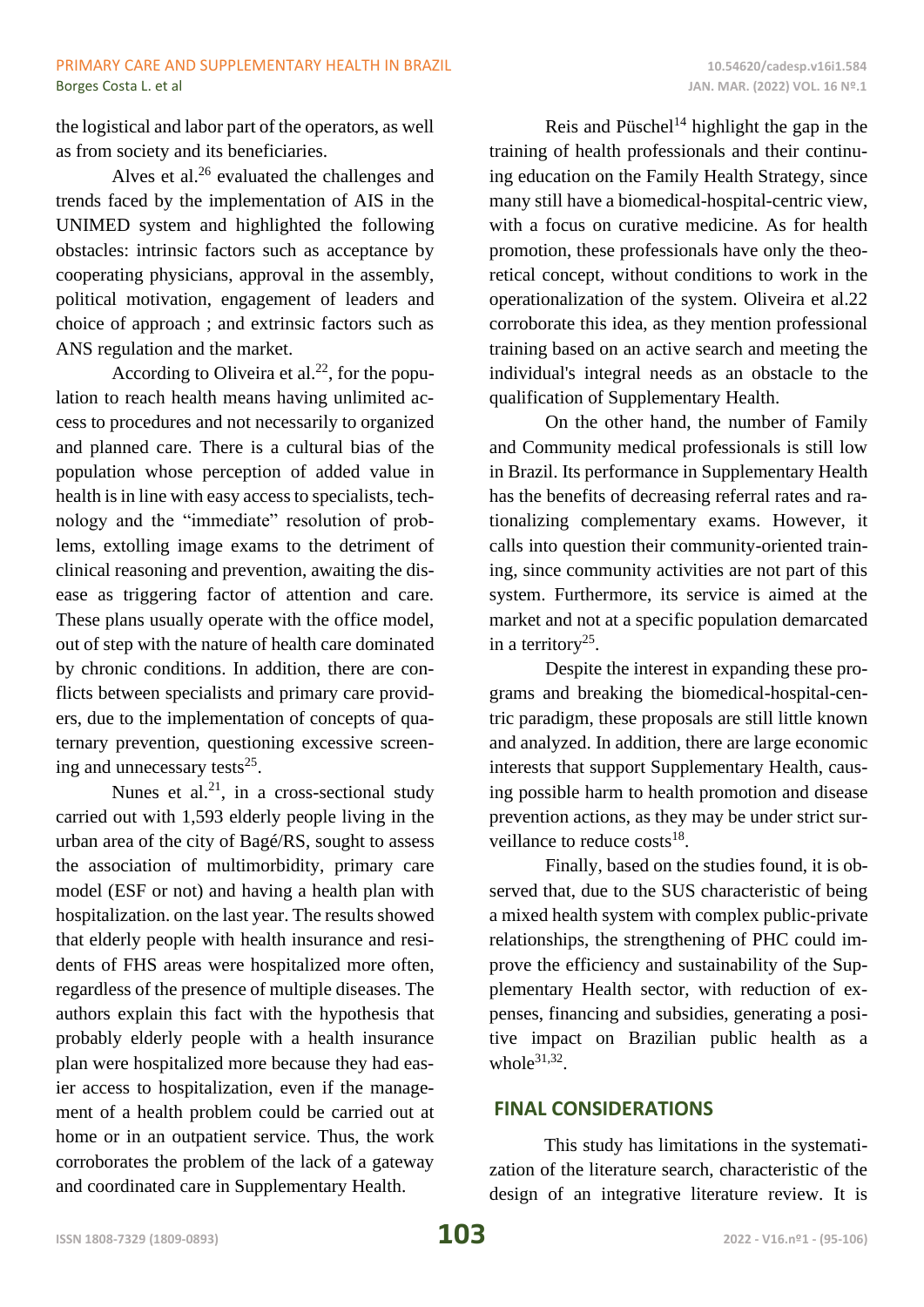### PRIMARY CARE AND SUPPLEMENTARY HEALTH IN BRAZIL **10.54620/cadesp.v16i1.584 Borges Costa L. et al JAN. MAR. (2022) VOL. 16 Nº.1**

noteworthy that there are few publications on the topic addressed, even with the 10-year time span used in the research, including the predominance of works with low level of evidence, making it difficult to consolidate knowledge about the real impact of implementing initiatives of PHC in Brazilian Supplementary Health. Even with such limitations, it was observed that, despite the benefits, the implementation of PHC is still little used by private sector companies in Brazil. Thus, it is clear how much knowledge there is to be developed on this topic, such as the development of robust studies that use validated methods to assess the quality of health services.

It is concluded that Supplementary Health has sought to adhere to the PHC model, with person-centered medicine, promoting prevention and health promotion actions. However, the great fragmentation and specialization of this sector still represents a great challenge for the integral and longitudinal health model. The sustainability of the traditional model of health plans has been questioned by the challenge of the epidemiological change that occurred with the demographic transition, the incorporation of new technologies, existing shortages in the face of socioeconomic inequality and insufficient care, in addition to the waste of resources caused by its fragmentation. Investment in PHC by Supplementary Health contributes to a greater bond with the beneficiary, greater longitudinality of care and better therapeutic adherence.



Lourrany Borges Costa **E-mail** lourranybep@hotmail.com

> **Submitted** 28/07/2021 **Accepted** 24/09/2021

# **REFERÊNCIAS**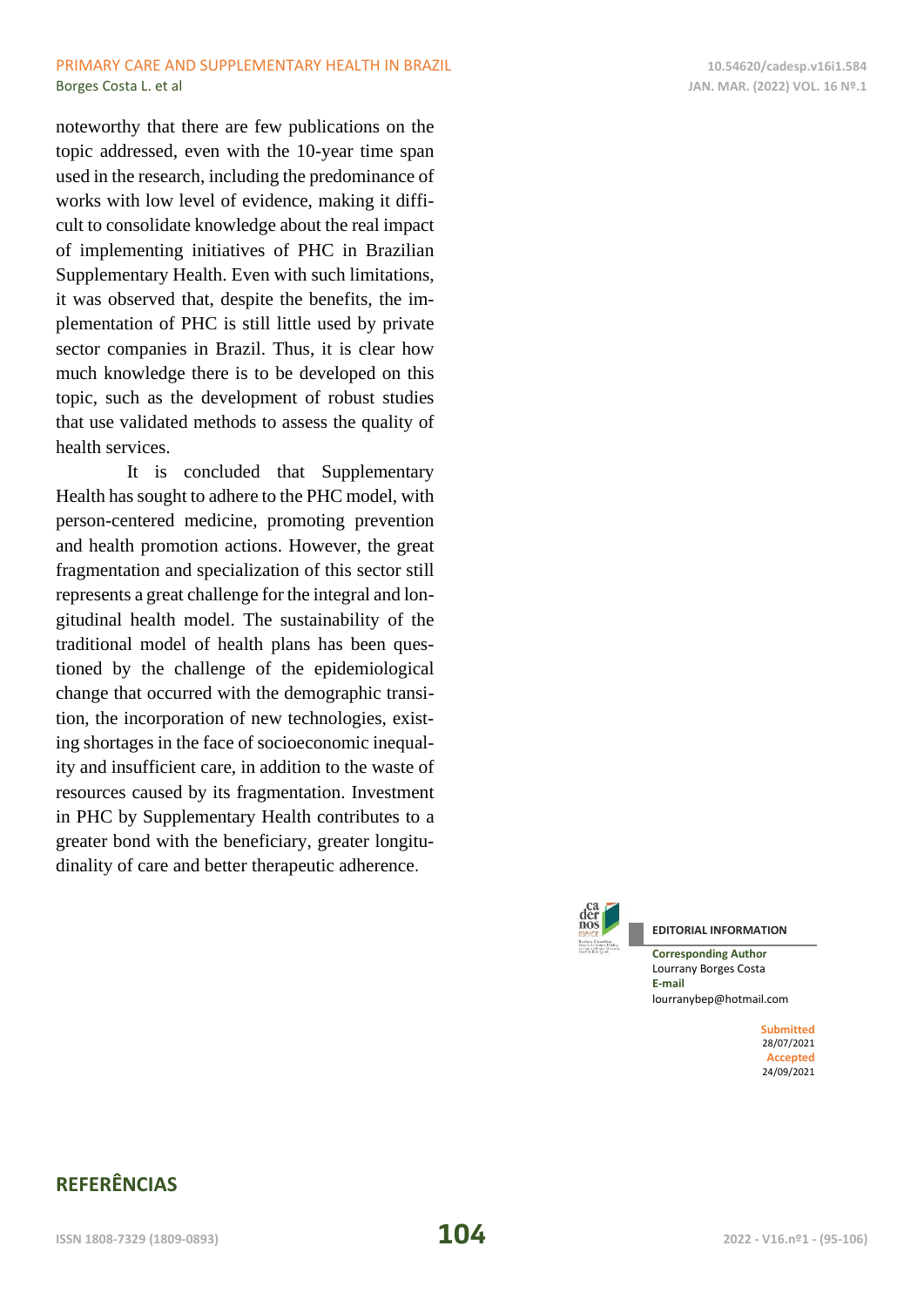#### PRIMARY CARE AND SUPPLEMENTARY HEALTH IN BRAZIL **10.54620/cadesp.v16i1.584**

1. Machado CV, Lima LD, Baptista TWF. Políticas de saúde no Brasil em tempos contraditórios: caminhos e tropeços na construção de um sistema universal. Cad Saúde Pública [online]. 2017;33 (Suppl)2: S143-61. doi 10.1590/0102-311x00129616. 2. Oliveira DF, Kornis GEM. A política de qualificação da saúde suplementar no Brasil: uma revisão crítica do índice de desempenho da saúde suplementar. Physis [online]. 2017; 27(2):207-31. doi 10.1590/s0103-73312017000200003.

3. Pereira AMM, Castro ALB, Malagón Oviedo RA, Barbosa LG, Gerassi CD, Giovanella L. Atenção primária à saúde na América do Sul em perspectiva comparada: mudanças e tendências. Saúde Debate [online]. 2012;36(94):482-99. doi 10.1590/S0103-11042012000300019.

4. Ogata AJN. organizador. Promoção da saúde e prevenção de riscos e doenças na saúde suplementar brasileira: resultados do laboratório de inovação. Brasília: OPAS; 2014. Disponível em: https://iris.paho.org/handle/10665.2/49108.

5. Barbosa ML, Celino SDM, Costa GMC. A estratégia de saúde da família no setor suplementar: a adoção do modelo de atenção primária na empresa de autogestão. Interface [online]. 2015;19(55): 1101-8. doi 10.1590/1807-57622014.1179.

6. Alves EAV, Silva AC, Almeida GH. Aspectos comparativos entre os mecanismos de financiamento das agência reguladoras do setor saúde (ANVISA e ANS). Cadernos ESP [online]. 2006; 2(2):21-30. Disponível em: https://cadernos.esp.ce.gov.br/index.php/cadernos/article/view/17.

7. Mendes EV. Desafios do SUS. Brasília: CONASS; 2019. Disponível em:

https://docs.bvsalud.org/biblioref/2020/08/1104190/desafios-do-sus.pdf.

8. Agência Nacional de Saúde Suplementar (BR). Dados e indicadores do setor: beneficiários de planos privados de saúde. Sistema de Informações de Beneficiários. Agência Nacional de Saúde Suplementar [Internet]. Brasília: 2020. Disponível em: http://www.ans.gov.br.

9. Reis AAC, Sóter APM, Furtado LAC, Pereira SSS. Tudo a temer: financiamento, relação público e privado e o futuro do SUS. Saúde debate [online]. 2016; 40(spe): 122-35. doi 10.1590/0103-11042016s11.

10. Vieira FS, Benevides RPDS. O direito à saúde no Brasil em tempos de crise econômica, ajuste fiscal e reforma implícita do estado. Ver Estud Pesqui Sobre Am [online]. 2016;10(3):1-28. doi 10.21057/repam.v10i3.21860.

11. Ziroldo RR, Gimenes RO, Júnior CC. A importância da saúde suplementar na demanda da prestação dos serviços assistenciais no Brasil. Mundo Saúde [online]. 2013;37(2):216-20. doi 10.15343/0104-7809.2013372216220.

12. Agência Nacional de Saúde Suplementar (BR). Laboratórios de inovação sobre experiências em atenção primária na saúde suplementar [internet]. Rio de Janeiro: ANS; 2018. Disponível em:

http://www.ans.gov.br/images/Publicação\_Laboratório\_de\_Inovações\_em\_APS.pdf.

13. Souza MT, Silva MD, Carvalho R. Integrative review: what is it? How to do it? Einstein [online]. 2010;8(1):102-6. doi 10.1590/s1679-45082010rw1134.

14. Reis ML, Püschel VAA. Estratégia de saúde da família no sistema de saúde suplementar: convergências e contradições. Rev Esc Enferm USP [online]. 2009;43(spe2):1308-13. doi 10.1590/S0080-62342009000600028.

15. Fontes MC. A estratégia de saúde da família no SUS e na saúde suplementar: comparações e propostas [Monografia]. Curitiba: Universidade Federal do Paraná; 2013. Disponível em: http://hdl.handle.net/1884/46748.

16. Lima-Costa MF, Turci MA, Macinko J. Estratégia saúde da família em comparação a outras fontes de atenção: indicadores de uso e qualidade dos serviços de saúde em Belo Horizonte, Minas Gerais, Brasil. Cad Saúde Pública [online]. 2013;29(7):1370-80. doi 10.1590/S0102-311X2013000700011.

17. Rodrigues AT, Silva KL, Sena RR. Programas de promoção da saúde na saúde suplementar em Belo Horizonte, MG, Brasil: concepções e práticas. Interface [online]. 2015;19(54):455-66. doi 10.1590/1807-57622014.0181.

18. Silva KL, Rodrigues AT. Promoção da saúde no âmbito da saúde suplementar: relações e tensões entre operadoras, beneficiários e agência reguladora estatal. Saúde Soc [online]. 2015;24(Suppl)1: 193-204. doi 10.1590/s0104-12902015s01017. 19. Daros RF, Gomes RS, Silva FH, Lopes TC. A satisfação do beneficiário da saúde suplementar sob a perspectiva da

qualidade e integralidade. Physis [online]. 2016;26(2):525-47. doi 10.1590/S0103-73312016000200010. 20. Zielinski MM. Atenção primária na saúde suplementar: perspectivas de implantação no segmento privado [Monografia]. Porto Alegre: Universidade Federal do Rio Grande do Sul; 2016. Disponível em: https://lume.ufrgs.br/handle/10183/159119.

21. Nunes BP, Soares MU, Wachs LS, Volz PM, Saes MO, Duro SMS, et al. Hospitalization in older adults: association with multimorbidity, primary health care and private health plan. Rev Saúde Pública [online]. 2017;51:43. doi 10.1590/S1518- 8787.2017051006646.

22. Oliveira MR, Veras RP, Cordeiro HA, Pasinato MT. A mudança de modelo assistencial de cuidado ao idoso na saúde suplementar: identificação de seus pontos-chave e obstáculos para implementação. Physis [online]. 2016;26(4):1383-94. doi 10.1590/s0103-73312016000400016.

23. Batista GL. Saúde suplementar: a atenção primária à saúde como alternativa de remodelação assitencial e as possibilidades de inserção do sanitarita neste setor [Monografia]. Porto Alegre: Universidade Federal do Rio Grande do Sul; 2017. Disponível em: https://lume.ufrgs.br/handle/10183/178220.

24. Silva FRV. Plano de negócios de um modelo assistencial centrado na atenção primária no setor da saúde suplementar [Monografia]. Rio de Janeiro: Fundação Getulio Vargas; 2018. Disponível em:

http://bibliotecadigital.fgv.br/dspace/handle/10438/24231.

25. Machado HSV, Melo EA, Paula LGN. Medicina de família e comunidade na saúde suplementar do Brasil: implicações para o Sistema Único de Saúde e para os médicos. Cad Saúde Pública [online]. 2019;35(11):e00068419. doi 10.1590/0102- 311x00068419.